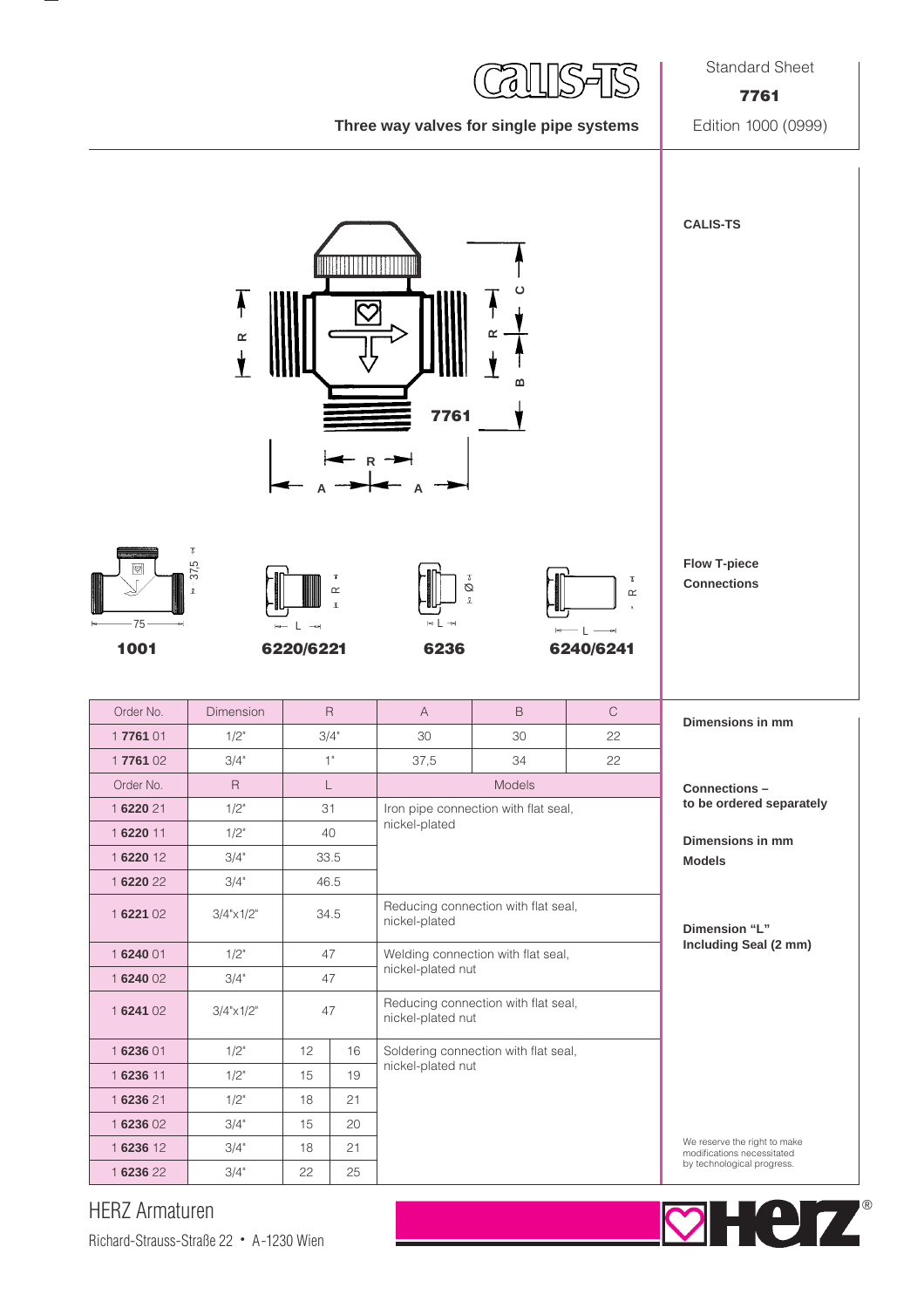| 7761                             | $1/2" + 3/4"$                                                                                                                                 | CALIS-TS three way valve, nickel plated, flat seal, with screw cap.<br>Pipe connections have to be ordered separately.                                                                                                                                                                                                                                                                                                                                                                                                                  | <b>Model</b>                                      |
|----------------------------------|-----------------------------------------------------------------------------------------------------------------------------------------------|-----------------------------------------------------------------------------------------------------------------------------------------------------------------------------------------------------------------------------------------------------------------------------------------------------------------------------------------------------------------------------------------------------------------------------------------------------------------------------------------------------------------------------------------|---------------------------------------------------|
| 1100102                          | 3/4"<br>return pipe hydrodynamically.                                                                                                         | Flow T-piece, nickel plated, with flat seal.<br>Pipe connections must be ordered separately.<br>The flow T-piece is used on one-pipe radiators with a CALIS-TS three-way valve to connect the radiator                                                                                                                                                                                                                                                                                                                                  | <b>Flow-T-piece</b>                               |
|                                  | CALIS-TS 3-D three-way valves<br>CALIS-TS 3-D three-way valves, with maximum flow<br>A separate standard sheet is available for these models. | <b>Other Models</b>                                                                                                                                                                                                                                                                                                                                                                                                                                                                                                                     |                                                   |
|                                  | Max. operating temperature<br>Max. operating pressure                                                                                         | 110 °C<br>10 bar<br>Max. differential pressure in thermostatic operation<br>0.2 <sub>bar</sub><br>Hot water quality conforming to ÖNORM H 5195 and/or VDI guideline 2035.                                                                                                                                                                                                                                                                                                                                                               | <b>Operating Data</b>                             |
|                                  | systems as well as for cooling systems.                                                                                                       | For all water heating systems in single pipe operation, for skirting board and convector heating                                                                                                                                                                                                                                                                                                                                                                                                                                        | <b>Field of Application</b>                       |
|                                  | It is marked by arrows on the valve body.                                                                                                     | During installation please observe the flow direction.<br>Pipe Circuit<br>Radiator<br>Bypass                                                                                                                                                                                                                                                                                                                                                                                                                                            | <b>Installation of CALIS-TS</b>                   |
| <b>Spindle Seal</b>              | operation over a long period of time.                                                                                                         | An O-Ring is used as a spindle seal. It is located in a brass chamber which can be changed during<br>operation. The O-Ring keeps maintenance requirements at a minimum and permits smooth valve                                                                                                                                                                                                                                                                                                                                         | <b>Special Design Features</b>                    |
| Changing the O-Ring<br>Seat seal | Order Number for O-Ring set: 1 6890 00.                                                                                                       | 1. Dismantle the HERZ thermostatic head and/or HERZ-TS-handwheel.<br>2. Then, unscrew the O-Ring chamber including the O-Ring and replace it with a new one. When<br>doing this, use a wrench to hold the upper part. During dismantling, the valve is completely open<br>and therefore sealing tight towards upstream. However, a few drops of water may leak out.<br>3. For re-assembly follow the above mentioned steps in reverse sequence. When installing the<br>HERZ-TS-handwheel, turn to make sure that the valve closes.      | HERZ-TS-90<br><b>O-Ring Chamber</b>               |
| operation.                       |                                                                                                                                               | The valve cone is equipped with a soft seal, designed to meet the requirements of thermostatic                                                                                                                                                                                                                                                                                                                                                                                                                                          |                                                   |
| with it.                         |                                                                                                                                               | The CALIS-TS upper part can be changed under pressure by means of the HERZ changing device.<br>In this way any problems occuring at the seat seal, e.g. accumulation of foreign substances such as<br>dirt, welding and soldering residues, can be easily resolved.<br>When using the HERZ changing device 1 7780 00 please refer to the operation instructions supplied                                                                                                                                                                | Changing the<br><b>Upper Part of</b><br>the Valve |
| item 2.                          | draining the heating system.<br>Setting the nominal lift with the screw cap:<br>nment with the $4 + 3$ and $4 - 3$ marks.                     | The screw cap serves for operation during the installation phase (pipe flushing). The thermostatic<br>valve is formed by removing the screw cap and screwing in the HERZ thermostatic head without<br>On the knurled part of the circumference of the screw cap there are two setting marks (webs) in alig-<br>1. Close the valve by turning the screw cap clockwise.<br>2. Mark the position corresponding to the setting mark "+".<br>3. Turn the screw cap anti-clockwise until the setting mark "-" is at the position marked under | <b>Thermostatic Valve</b><br><b>Nominal Lift</b>  |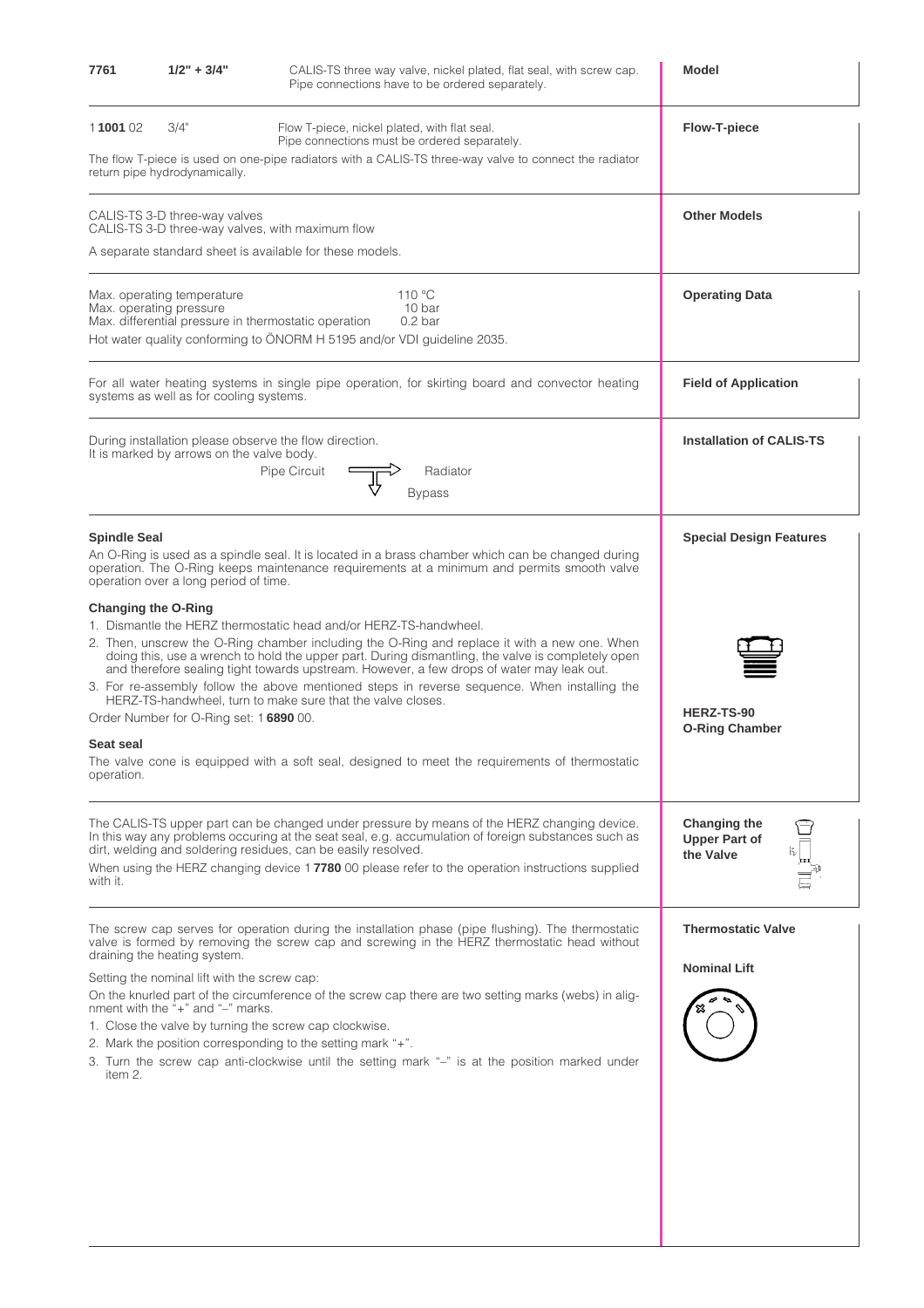| control should be used. | When planning the system please note that the HERZ thermostatic head should wherever possible<br>be installed horizontally in order to ensure optimum control of the room temperature and at the same<br>time minimise disturbances. If this is not possible the HERZ thermostat with remote sensor or remote                                                                                                                                                                                                              | Installating the<br><b>Thermostatic Valve</b> |
|-------------------------|----------------------------------------------------------------------------------------------------------------------------------------------------------------------------------------------------------------------------------------------------------------------------------------------------------------------------------------------------------------------------------------------------------------------------------------------------------------------------------------------------------------------------|-----------------------------------------------|
|                         | Under no circumstances should the HERZ thermostatic head be exposed to direct sunlight or<br>equipment that emits relevant quantities of heat $-$ e.g. television sets. If the radiator is covered<br>(e.g. by curtains), this will cause heat accumulation zones in which the thermostat cannot sense<br>the room temperature and cannot therefore control it. In these cases, use HERZ thermostats<br>with remote sensor or remote control.<br>Refer to the appropriate standard sheets for details of HERZ thermostats. |                                               |
|                         | After the end of the heating period open the valve completely by turning it in an anti-clockwise<br>direction to prevent dirt deposits at the valve seat.                                                                                                                                                                                                                                                                                                                                                                  | <b>Summer Setting</b>                         |
|                         | In the exceptional case that the HERZ thermostatic valve lower part is not equipped with a HERZ<br>thermostatic head, the HERZ-TS handwheel is used to replace the screw cap.<br>During installation, follow the instructions enclosed with the handwheel.                                                                                                                                                                                                                                                                 | <b>HERZ-TS</b><br><b>Handwheel</b><br>720313  |
| 1680790<br>17780 00     | HERZ-TS-90 assembly key<br>HERZ changing tool for thermostatic upper parts                                                                                                                                                                                                                                                                                                                                                                                                                                                 | <b>Accessories</b>                            |
| 1710280<br>1910280      | HERZ-TS-90 Handwheel, Series 7000 with pre-setting and locking functions<br>HERZ-TS-90 Handwheel, Series 900 "Design"                                                                                                                                                                                                                                                                                                                                                                                                      | <b>Handwheels</b>                             |
| 1632901<br>1689000      | Thermostat upper part for CALIS-TS<br>HERZ-TS-90 O-ring set                                                                                                                                                                                                                                                                                                                                                                                                                                                                | <b>Spare Parts</b>                            |

## **kv-Values**

| Characteristics | CALIS-TS-<br>valve | k <sub>v</sub> -value | Water distribution<br>to radiator % | Operational status               |
|-----------------|--------------------|-----------------------|-------------------------------------|----------------------------------|
|                 | 1776101            | 1.45                  | $\Omega$                            | Valve closed towards radiator    |
| 2               | 1776102            | 1.65                  |                                     |                                  |
|                 | 1776101            | 1.8                   | 50                                  | Thermostatic operation $xp = 2K$ |
| 3               | 1776102            |                       |                                     |                                  |
|                 | 1776101            | 1.8                   | 60                                  | Thermostatic operation $xp = 3K$ |
|                 | 1776102            |                       |                                     |                                  |
| $\overline{4}$  | 1776101            | 2.75                  | 80                                  | Valve open                       |
| 5               | 1776102            | 3.2                   |                                     |                                  |